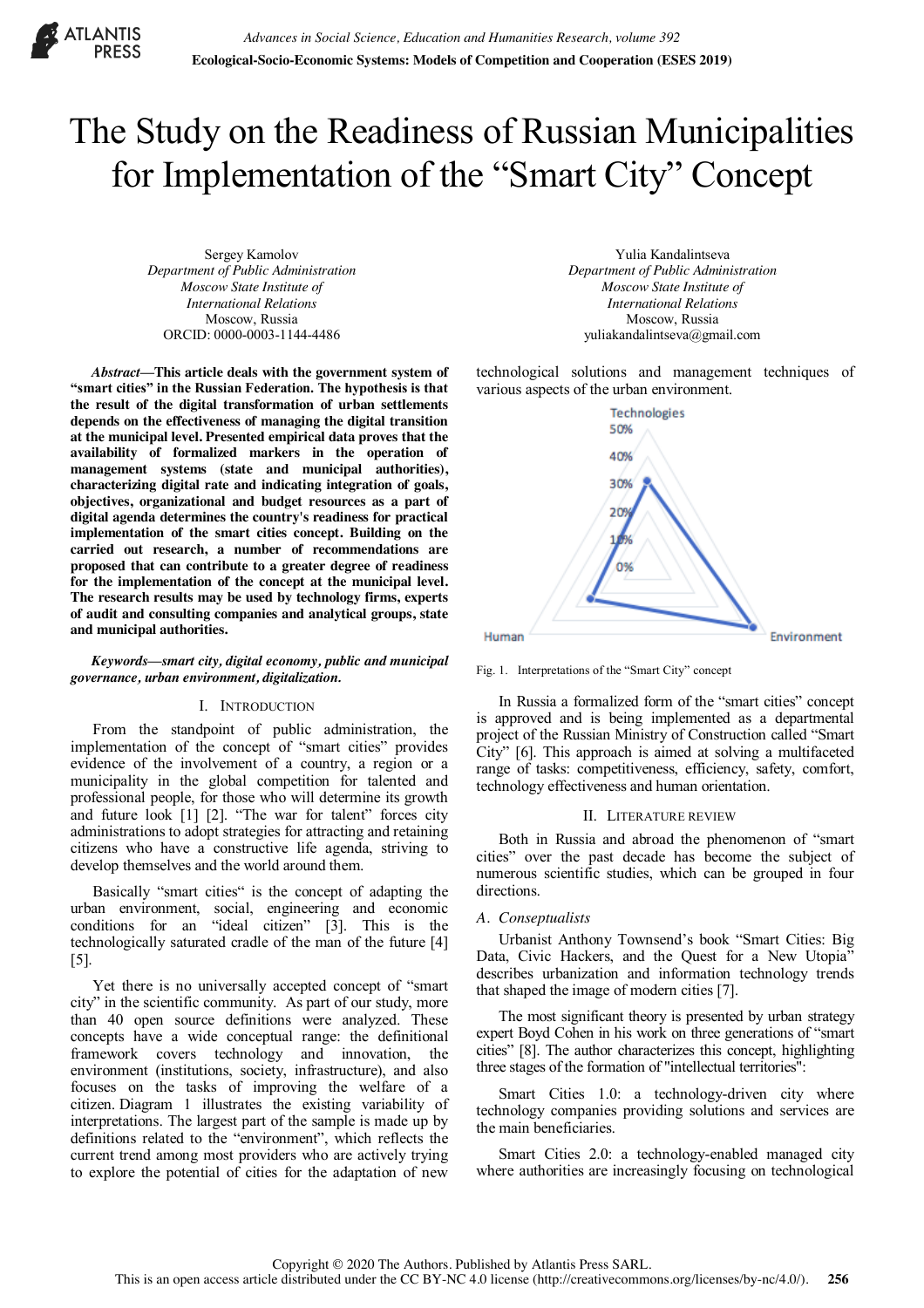

solutions that help to improve the quality of life of the population.

Smart cities 3.0: a highly intelligent integrated city that is characterized by a high degree of interaction between the government and the population, civil participation in urban processes.

A triple-helix model of "smart cities" was introduced by L. Leidesdorf and M. Dikin in 2011 [9]. The authors demonstrate that "smart cities" are the part of the cultural reconstruction process, where governance must be supported by effective policies, academic leadership and corporate strategy. At the same time, this model reflects the relationship between business, government and academic communities, while the results of their interaction will affect the joint development of technologies.

In the same year T. Nam and T. Pardo developed a threedimensional model — technology, society, and institutions through which smart cities develop their strategies [10]. The authors consider the "smart city" as a model for improving urban services and economic development with local governments being active participants in these processes. The findings reaffirm the importance of social components for the best planning results of a smart city, as well as their connection with technologies that are able to transform the economy, the environment, and the society. So, R. Holland argued that the concept of digitalization of urban settlements should begin with the consideration of human capital [11].

The scientific community still lacks clarity and any consensus regarding the content of the term "smart city". In his definition, Holland emphasizes that "smart cities" require not only the introduction of sophisticated information technologies, but also the contributions of various groups of people. A number of Russian researchers who concentrate on this problem can be distinguished: Ganina O. B., Maksimova S. N, Mizrahi M. V., Khayretdinova R. S [12,13,14,15] .

R. Giffinger, S. Fertner S, H. Kramar, E. Meyers identified six main characteristics of a "smart city": "smart people", "smart management", "smart economy", "smart mobility", "smart environment" and "smart lifestyle" [16].

## *B. Comparativists*

Cities face the challenge of enhancing their competitiveness more frequently. Today new approaches and tools are being developed and applied that determine the status of cities in a competitive urban environment. High positions in numerous ratings create the image of an advanced city, which ultimately attracts investment and staff. Nevertheless, there is an assumption that increased public attention to rating is mainly focused only on the positions held, while its importance as a strategic planning tool is completely ignored. R. Giffinger and H. Gudrun analyzed various types of ratings and developed their own approach called the "Smart City Rating", which can be used as an effective means to identify strengths and weaknesses and improve the competitiveness of a city through appropriate strategic efforts [17].

Ranking implies a system of indicators, according to which a comparison is made. Such a comparison led to the need to standardize and measure indicators of "smart cities", as well as to standardize the methodologies of their creation. Kupriyanovsky V.P. and Namiot D.E. assume that the role of standardization cannot be overestimated: due to standards, all participants in the process have the same concepts and

characteristics of a particular subject. If these standards are available, it is possible to track progress in the implementation of a solution or a project [18].

The object of standardization is the best practice or a solution to an urgent problem. Experts believe that it is necessary not only to conduct discussions on the issue of international and domestic "smart cities" standards, but also to debate appropriate means and methods for their implementation.

In the works of Kupriyanovsky V.P., Namiot D.E., Drozhzhinov V.I. world and Russian approaches to standardization are compared. Moreover, these authors are confident that Russia will also contribute to the development of international regulation [18, 19].

## *C. The country- or industry-specific researches*

Foreign authors seek to describe the best world practices of "smart cities" and highlight their features. T. Bakici analyzed the experience of Barcelona's transition from a traditional metropolitan area to a metropolis of the twenty-first century [20]. The case of Barcelona is of a particular interest since the objective of the current urban planning strategy is taking position of a leading metropolis in Europe. The results of this study show that Barcelona is effectively implementing its strategy in order to become a model of a "smart city" for the whole world.

The researches of A. Caragliu, K. Manville, K. Paskaleva are devoted to the "smart cities" of the European Union, providing guidance on the formulation of a new agenda in the field of sustainable urban development [21, 22, 23].

A. Mahizhnan studied the case of Singapore amid its effective transition from an industrial economy to an information one [24]. The author notes that the ultimate goal of the strategic program is not only economic growth, but also the improved life quality of all people, which makes Singapore not just a "smart city", but an effective "smart city".

The works of S. Shwayri, G. Lindsay describe the experience of the South Korean city Songdo, a city which was built from scratch [25, 26]. The advantage of the urban environment is not only green infrastructure, but also the provision of additional services combining information and communication technologies, as well as digital networks for the harmony between the environment, society and technology. Songdo will probably put South Korea in the group of leading nations and will be at the forefront of the development of "smart cities", becoming the benchmark for other countries.

The representatives of Russian scientific community examine not only foreign projects of "smart cities", such as Fujisawa, Songdo, Manheim, Rio de Janeiro, Barcelona, Copenhagen, Vienna, Singapore, Masdar, but also analyze the prospects for "smart city" creation and functioning in our country. According to I. Vershinina, this concept is quite achievable, while some regions are already successfully implementing it, using various innovations and technologies [27].

Nevertheless, a number of publications (Dolgikh E.I., Antonova E.V., Erlich V.A. and Erokhina O.V.) names obstacles to concept's adoption: the high cost of building "smart cities" and the implementation of individual "smart" solutions, long-term projects, the technological backwardness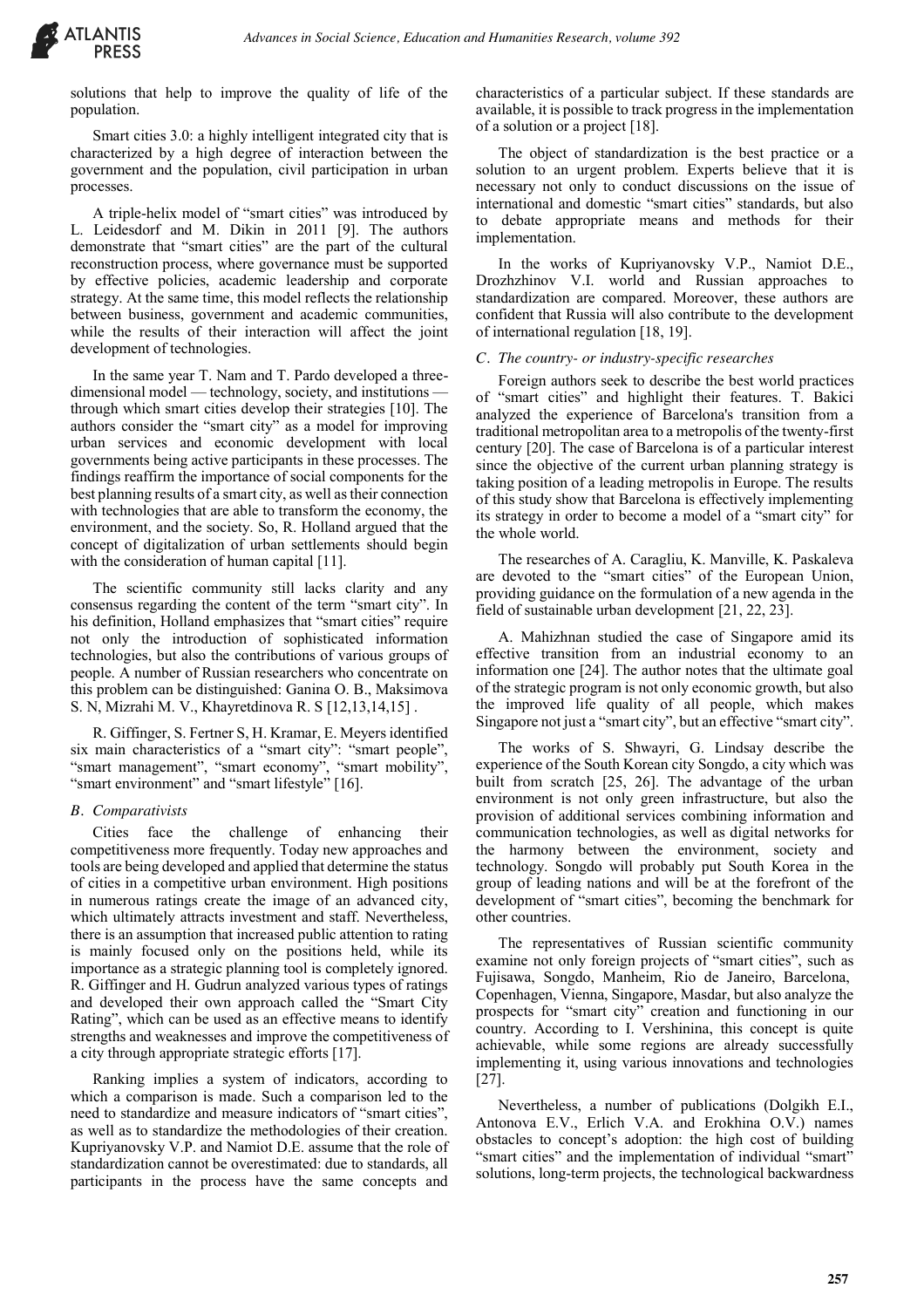of some territories, limited awareness of the concept or its absence among public servants, lack of skills and competencies in substantive areas, administrative barriers, potential security threats [28, 29]. Esaulov G. V and Esaulova L. G. conclude that Russia continues to search for an appropriate model of "smart" urbanization [30]. This process should be accompanied by taking into account the existing level and development trends of the territory, cultural and historical traditions, the necessary level of comfort, and the tasks of the economic and environmental well-being of residents.

## *D. School of Digital Governance*

B. Barber, in his book "If Mayors Ruled the World: Dysfunctional Nations, Rising Cities," argues that city administration is important to tackling global problems and that "mayors rule the world" [31].. At the same time, C. Landry emphasizes that local politicians and city managers should aim to make their city not the best «in the world», but «for the whole world» [32]. In his opinion, the main task of a city administration is not to solve all city problems, but to strengthen the ability of urban systems to address diverse issues and create a wide range of social values.

D. Torfing develops the idea that public policy plays a crucial role in the "smart cities" growth which fits well with the concept of public management emphasizing that solving social problems is not just a matter of developing appropriate policy, but a managerial problem of organizing close collaboration between the government and other stakeholders [33].

Within school of governance, we touched upon the issue of effectiveness of the government systems of "smart cities" in the Russian Federation. Important provision for the study is the idea that the digital transformation effectiveness will be determined at the level of city authorities. [34] We emphasize that it is the understanding of the purpose of the digitalization of management by municipalities and the need for the resources and a trained team will serve as success criteria for a "smart" transformation of cities.

## III. RESEARCH METHODOLOGY

The current research is focused on a formulation of objective evaluation criteria, as well as applying the developed methodology in the process of assessing the readiness of Russian cities at the stages of goal setting, planning and programming. It appears that the readiness of management systems should be reflected in the adoption the "smart city" concept as regulatory and administrative documents by the executive and representative bodies of local self-government.

The availability of a specialized strategy or a program directly indicates that a municipality reflected on the goals and objectives of implementing the "smart city" concept on its territory, determined the resource provision (budget, personnel, infrastructure), evaluated the willingness of residents to transformations, who as follows from world practice play a key role in such changes.

To substantiate the degree of readiness at the municipal level, steps were taken to collect and categorize regulatory documents on the topic. Based on the data contained in narrowly focused programs, we ascertained the experience of integration of "smart" solutions and also checked the implementation of project management measures specified in the guidelines for the preparation of the regional project "Smart Cities" [35].

To achieve the objectives of the study, an expert assessment method, a comparative method, a statistical analysis method, and content analysis were used. The analytical sample of our study included 100 Russian cities with a population of 188 thousand and up to 13 million people. At the municipal level, we searched for regulatory documents directly or indirectly related to the intellectualization of urban spaces of each city included in the sample and five evaluation criteria were developed.

*1)* Specific strategies for smart cities. Such documents should correspond to the following scheme: "Smart + name of urban settlement". For example, "Smart St. Petersburg" or "Smart Novorossiysk";

*2)* A specialized section in the development strategy of a urban settlement, devoted to the concept of "smart city";

*3)* Highly specialized programmes implemented within the framework of urban digitalization, for example, "Smart traffic lights" or "Smart utilities";

*4)* Allocated budget;

*5)* Targeted implemented projects.

It should be clarified that due to the lack of necessary publicly available data or documented confirmation of an approved strategy or project implementation, the assignment of some municipalities to groups of a lower degree of readiness can be adjusted once the local authorities disclose this information. In accordance with this limitation, the results can be determined as preliminary.

## IV. RESULTS

A grouping of cities was made according to five criteria, where the first group comprises the cities with the highest degree of readiness and the sixth one of the lowest.

The term for being included in the first group was the compliance with all five criteria. Such cities are Moscow, St. Petersburg and Chelyabinsk.

The second group contains cities that we could not attribute to the first group due to the lack of information on the levels and sources of financing. This group includes Ryazan, Naberezhnye Chelny, Sevastopol, Taganrog.

The distinction of the third group was the lack of a section of strategy devoted to the informatization of urban spaces in the presence of all other events (Orenburg, Izhevsk).

The cities of the fourth group do not have specialized sections and allocated budget (Rybinsk, Yaroslavl).

The fifth group comprises 36 studied municipalities. These include all cities that do not have a specialized strategy and budget, but there are implemented "smart" solutions. This multiplicity gives an indication of extremely targeted nature of the digitalization of Russian cities.

Finally, we included 20 cities in the sixth group that adopted highly specialized programs and implemented projects within the framework of the "smart cities" concept.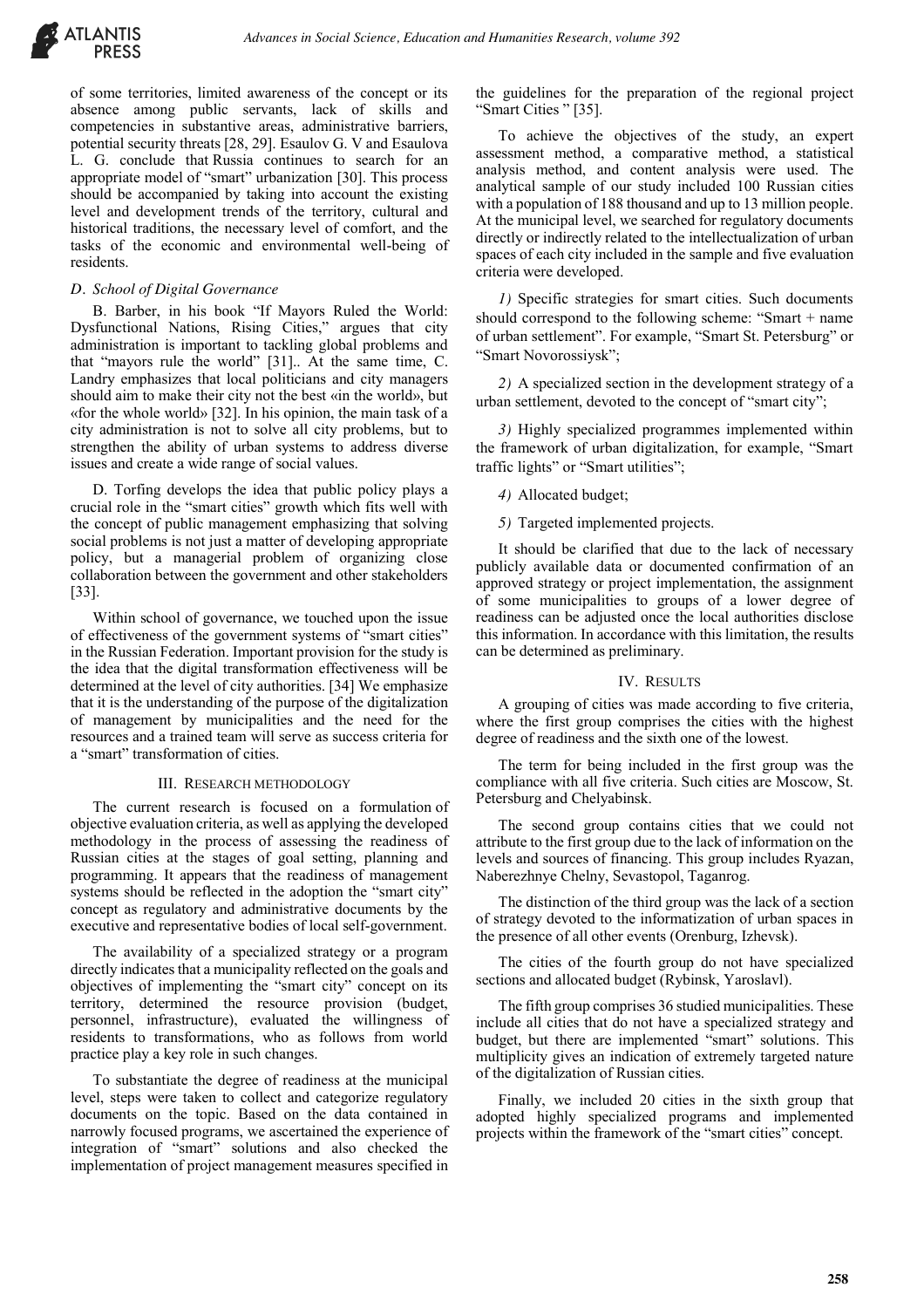#### TABLE I. DETERMINING THE DEGREE OF READINESS OF CITIES

|   | <b>Smart</b><br><b>City</b><br><b>Strategy</b> | <b>Section</b> in<br><b>Strategy</b> | <b>Programmes</b> | <b>Budget</b><br>for<br><b>Smart</b><br><b>City</b> | Projects |
|---|------------------------------------------------|--------------------------------------|-------------------|-----------------------------------------------------|----------|
|   |                                                |                                      |                   |                                                     |          |
| າ |                                                |                                      |                   |                                                     |          |
| 2 |                                                |                                      |                   |                                                     |          |
| 4 |                                                |                                      |                   |                                                     |          |
| ς |                                                |                                      |                   |                                                     |          |
| 6 |                                                |                                      |                   |                                                     |          |

In the specialized part of the study, a search was carried out for information confirming the implementation of measures to manage regional projects. According to the methodological recommendations of the Ministry of Construction of Russia, it is necessary to create a project management body or a project office, approve a project implementation plan for a three-year period, create a regional center of competence to digitalize urban spaces and create "smart cities", train teams of municipalities and executive authorities of the constituent entities of the Russian Federation. The results of this work are given in Table 2.

TABLE II. IMPLEMENTATION OF PROJECT MANAGEMENT RECOMMENDATIONS

| Task                                                              | City                                                                                                 |
|-------------------------------------------------------------------|------------------------------------------------------------------------------------------------------|
| Project Office                                                    | Moscow,<br>Saint Petersburg, Nizhny Novgorod,<br>Chelyabinsk,<br>Ryazan<br>Sevastopol<br>Taganrog    |
| Moscow, Chelyabinsk, Ryazan,<br>Implementation plan<br>Sevastopol |                                                                                                      |
| Competence centre                                                 | Moscow,<br>Saint Petersburg, Chelyabinsk,<br>Krasnoyarsk, Ryazan, Bryansk, Tambov,<br>Nizhnevartovsk |
| Training of<br>municipalities teams                               | Moscow,<br>Saint Petersburg, Novorossiysk,<br>Yekaterinburg, Nizhny Novgorod,<br>Chelyabinsk, Omsk   |

#### V. PRACTICAL SIGNIFICANCE

The practical significance of the study lies in the possibility of using its main provisions:

- by specialists and managers of companies adapting technological solutions as part of the implementation of digitalization projects of urban spaces;
- by experts of audit and consulting companies and analytical groups in the preparation of thematic reviews and information and analytical studies of the development trends of the "smart cities" model;
- in the preparation and improvement of educational and methodological materials within the disciplines of "smart cities", sustainable strategies and busi ness models, urban planning, digital technologies, designing cities of the future, managing digital transformation of the city;
- in the work of state bodies while improving the national management model.

## VI. RECOMMENDATIONS

A generalization of the experience of the most progressive cities (the first group in our classification) allows us to formulate the following recommendations:

- The city management should be persistent and dedicated from an administrative perspective in the elaboration and official approval of the development strategy of their "smart city". Without the adoption of this document, the financing and implementation of "smart" solutions can be strategically erroneous.
- The approval of the strategic document enables to plan an appropriate amount of the city budget expenditures for the introduction of "smart" technologies. We recommend to provide sufficient resources for integral or subsequently integrated "smart" solutions.
- It is critical to make decisions based on engagement in urban governance processes. To this end, authorities can use the capabilities of social networks or specialized platforms, for example, "Active Citizen".

## VII. CONCLUSIONS

The implementation of the concept of a "smart city" in Russia will have a significant impact on the effectiveness and efficiency of the national project "Housing and Urban Environment" and the national program "Digital Economy".

After examining the legal documents on this topic, we have found that all the cities in our sample implement targeted technical solutions and consider a narrow range of tasks for digitalizing urban systems, while only three municipalities meet all our criteria, which can indicate a high degree of readiness for integrated adoption of the concept.

Nowadays it is important to prevent the spread of the problem, called the "digital divide", which widens the gap between the rich and the poor, excluding the latter from the modern information economy. Within the framework of the "smart city", which is, first of all, a management project, urban settlements can not overcome this barrier solely by technical methods. Each municipality needs an appropriate management system.

There are solid reasons to believe that the uneven readiness of management systems can create precedents for the outflow of talented staff to more promising cities. Municipalities that have not formed and trained their teams will be forced to face strong competitors in the "War for talent". Accordingly the changes should be aimed not only at the development and implementation of core strategies of the "smart city", the formation of specialized organizational structures, but also at increasing the interest of the heads of municipalities in these transformations.

#### **REFERENCES**

- [1] I. M.Stepnov and Yu. A. Kovalchuk, "Digital platform as a new economic agent in the open economy model," Drukerovskij vestnik, , No. 2 (28), pp. 5-13 2019. (in russ.) https://doi.org/10.17213/2312-6469-2019-2-5-13
- [2] I. M. Stepnov and J. A. Kovalchuk, "Platform Capitalism as a Source of Digital Rentier's Superprofit," MGIMO Review of International Relations, No. 4 (61), pp. 107-124, 2018. (in russ.). https://doi.org/10.24833/2071-8160-2018-4-61-107-124
- [3] Plato. Respublica, in: Platonis opera, vol. 4, ed. by J. Burnet. Oxford: Clarendon Press, 1902.